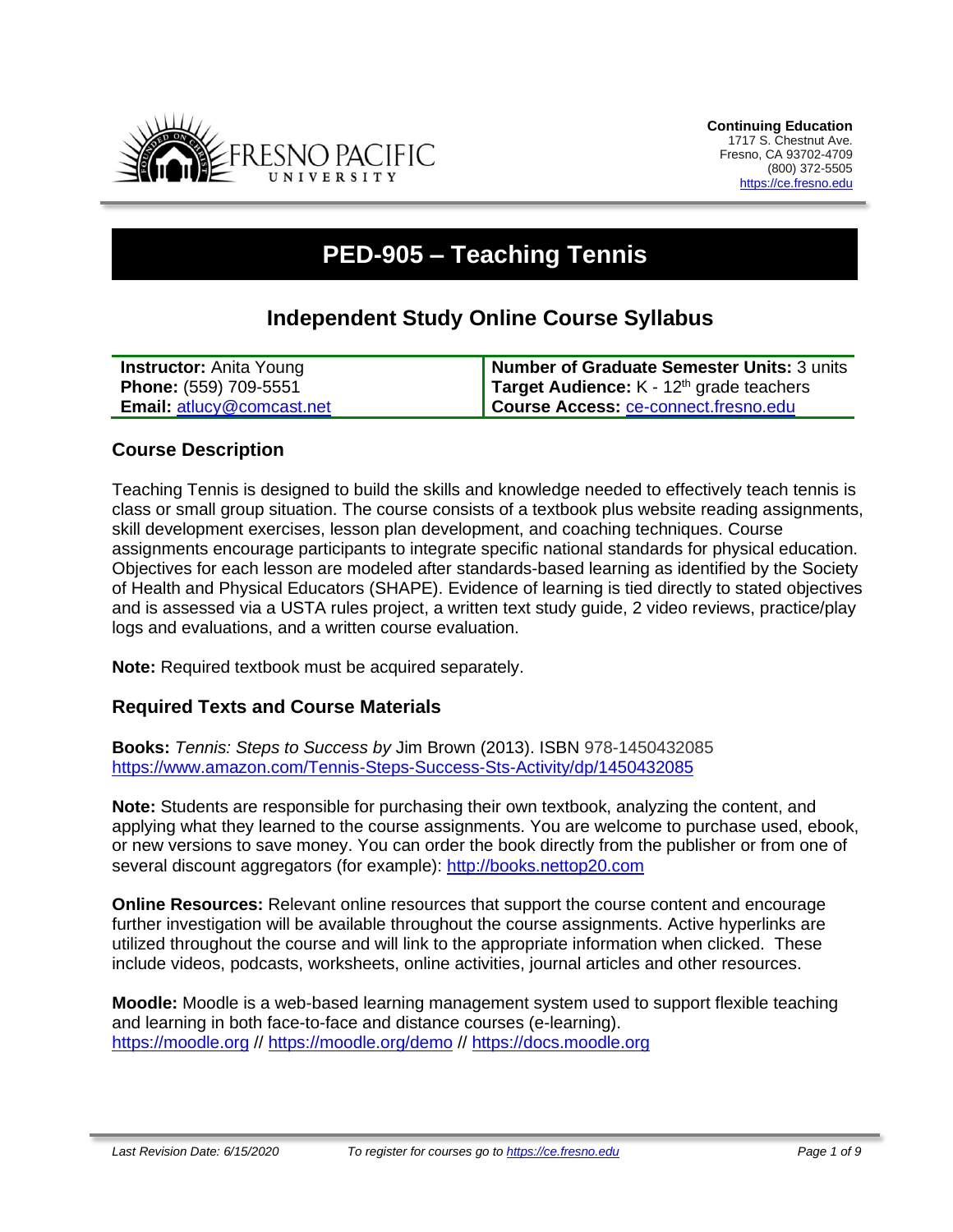### **Course Dates**

Self-paced; students may enroll at any time and take up to one year, from the date of registration, to complete assignments. Students may complete assignments in no less than three weeks for a 3 unit course (one week per unit).

#### **National Standards Addressed in This Course**

#### **National Board for Professional Teaching Standards (NBPTS)**

[\(http://www.nbpts.org/standards-five-core-propositions/\)](http://www.nbpts.org/standards-five-core-propositions/)

First published in 1989 and updated in 2016, *[What Teachers Should Know and Be Able to Do](http://www.accomplishedteacher.org/)* articulates the National Board's Five Core Propositions for teaching. The Five Core Propositions comparable to medicine's Hippocratic Oath — set forth the profession's vision for accomplished teaching. Together, the propositions form the basis of all National Board Standards and the foundation for National Board Certification. Course assignments have been designed so students can demonstrate excellence against these professional teaching standards whenever possible.

- Proposition 1: Teachers are committed to students and their learning
- Proposition 2: Teachers know the subject they teach and how to teach those subjects to students
- Proposition 3: Teachers are responsible for managing and monitoring student learning
- Proposition 4: Teachers think systematically about their practice and learn from experience
- Proposition 5: Teachers are members of learning communities

#### **America's National PE Standards** [\(https://www.shapeamerica.org/standards/pe\)](https://www.shapeamerica.org/standards/pe)

- Standard 1 The physically literate individual demonstrates competency in a variety of motor skills and movement patterns.
- Standard 2 The physically literate individual applies knowledge of concepts, principles, strategies and tactics related to movement and performance.
- Standard 3 The physically literate individual demonstrates the knowledge and skills to achieve and maintain a health-enhancing level of physical activity and fitness.
- Standard 4 The physically literate individual exhibits responsible personal and social behavior that respects self and others.
- Standard 5 The physically literate individual recognizes the value of physical activity for health, enjoyment, challenge, self-expression and /or social interaction.

#### **Common Core State Standards** [\(http://www.corestandards.org/\)](http://www.corestandards.org/)

College and Career Readiness Anchor Standards for Reading

The grades 6–12 standards on the following pages define what students should understand and be able to do by the end of each grade span. They correspond to the College and Career Readiness (CCR) anchor standards below by number. The CCR and grade-specific standards are necessary complements—the former providing broad standards, the latter providing additional specificity—that together define the skills and understandings that all students must demonstrate.

#### **Continuing Education Program Student Learning Outcomes**

| $CE_1$ | Demonstrate proficient written communication by articulating a clear focus,   |
|--------|-------------------------------------------------------------------------------|
|        | synthesizing arguments, and utilizing standard formats in order to inform and |
|        | persuade others, and present information applicable to targeted use.          |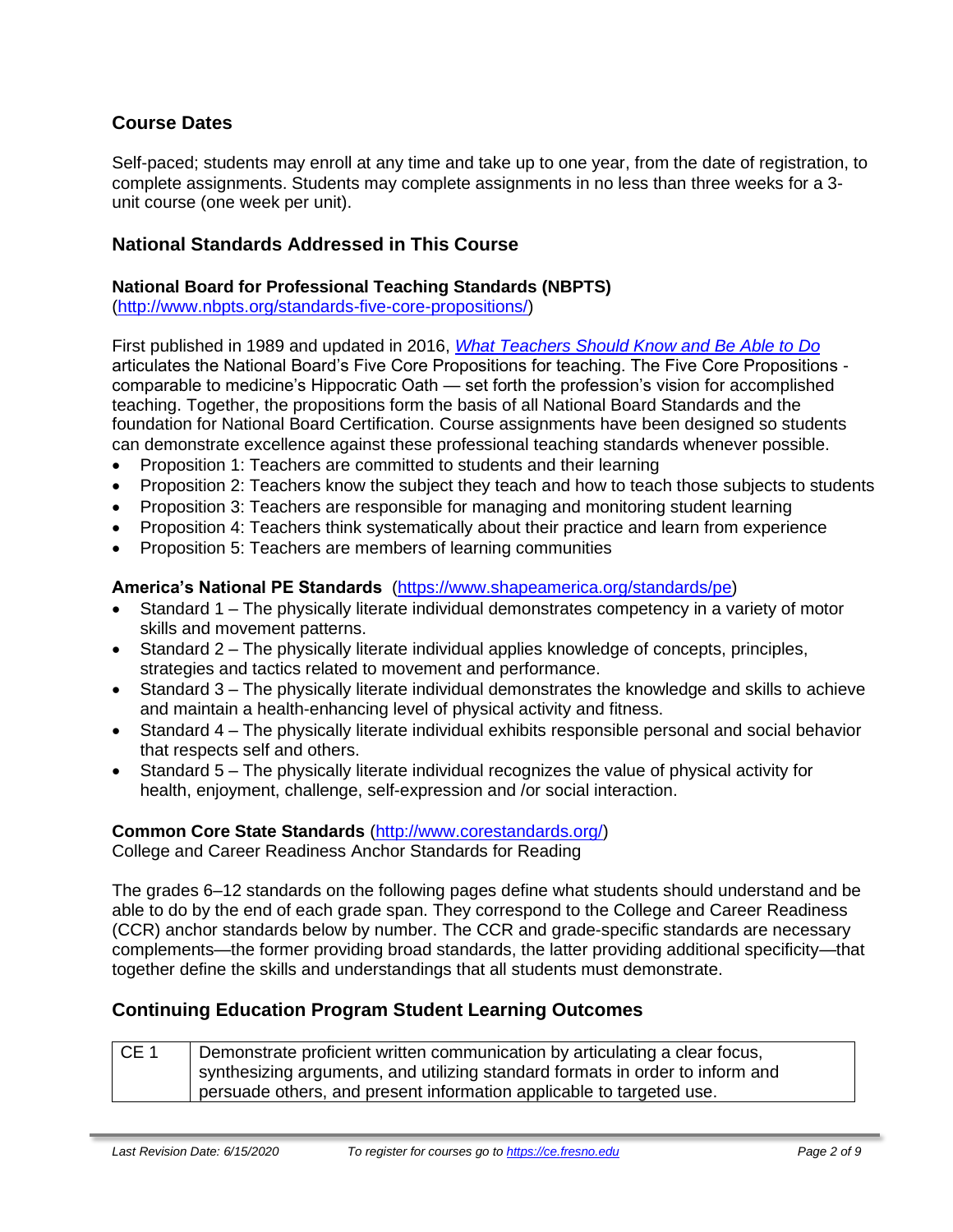| CE <sub>2</sub> | Demonstrate comprehension of content-specific knowledge and the ability to apply it<br>in theoretical, personal, professional, or societal contexts.                                                                                                                    |
|-----------------|-------------------------------------------------------------------------------------------------------------------------------------------------------------------------------------------------------------------------------------------------------------------------|
| CE <sub>3</sub> | Reflect on their personal and professional growth and provide evidence of how such<br>reflection is utilized to manage personal and professional improvement.                                                                                                           |
| CE <sub>4</sub> | Apply critical thinking competencies by generating probing questions, recognizing<br>underlying assumptions, interpreting and evaluating relevant information, and<br>applying their understandings to the professional setting.                                        |
| CE <sub>5</sub> | Reflect on values that inspire high standards of professional and ethical behavior as<br>they pursue excellence in applying new learning to their chosen field.                                                                                                         |
| CE <sub>6</sub> | Identify information needed in order to fully understand a topic or task, organize that<br>information, identify the best sources of information for a given enquiry, locate and<br>critically evaluate sources, and accurately and effectively share that information. |

## **Student Learning Outcomes (SLOs) for This Course**

|    | <b>Student Learning Outcomes for This Course</b><br>By the end of this course student will be able to:                                                                | <b>National Standards</b><br><b>Addressed in This</b><br>Course* | Continuing<br><b>Education Program</b><br><b>Student Learning</b><br><b>Outcomes</b><br>Addressed** |
|----|-----------------------------------------------------------------------------------------------------------------------------------------------------------------------|------------------------------------------------------------------|-----------------------------------------------------------------------------------------------------|
|    | 1. Describe the benefits of a tennis program at<br>his/her teaching site                                                                                              | <b>SHAPE Standard</b><br>1 and $2$                               | CE 1, 4, 5, 6                                                                                       |
| 2. | Analyze and recognize movement, exercise<br>physiology, biomechanics, and factors<br>affecting physical performance.                                                  | SHAPE Standard 1, 2<br>and 3                                     | CE 1, 2, 3,4                                                                                        |
|    | 3. Evaluate and critique proper tennis form                                                                                                                           | <b>SHAPE Standard 3</b>                                          | CE 1,5,6                                                                                            |
|    | 4. Create a library of curriculum materials and<br>notes for classroom use                                                                                            | SHAPE Standard 1, 2<br>and 3                                     | CE 1, 2, 4,                                                                                         |
|    | 5. Identify, observe, practice, and analyze the<br>various types of strokes used in tennis<br>through a sequence of practice sessions and<br>tennis matches           | SHAPE Standard 2,<br>and 3                                       | CE 1, 2, 3, 4, 5, 6                                                                                 |
|    | 6. Introduce and implement physical fitness<br>lesson plans for large and small classes<br>using the principles of tennis                                             | SHAPE Standard 2,<br>4, and 5                                    | CE 1, 2, 3,4,5,6                                                                                    |
|    | 7. Describe an additional or alternative exercise<br>for a student that would address the same<br>fitness goals in a biomechanically efficient<br>and appropriate way | SHAPE Standard 2, 3                                              | CE 1, 4,5,6                                                                                         |
|    | 8. Select exercises that promote health                                                                                                                               | <b>SHAPE Standard 3</b><br>and 4                                 | CE 1, 5,6                                                                                           |
|    | 9. Evaluate classroom student's level of tennis<br>skills and identify additional or alternative<br>exercise that would be beneficial.                                | SHAPE Standard 2, 3                                              | CE 1,2, 3,4,5,6                                                                                     |
|    | 10. Design materials that will assist students to<br>make personal exercise goals that they can<br>use daily                                                          | SHAPE Standard 3, 4<br>and 5                                     | CE 1,2, 3,4,5,6                                                                                     |

\* Please refer to the section on **National Standards Addressed in This Course**

\*\* Please refer to the section on **Continuing Education Program Student Learning Outcomes**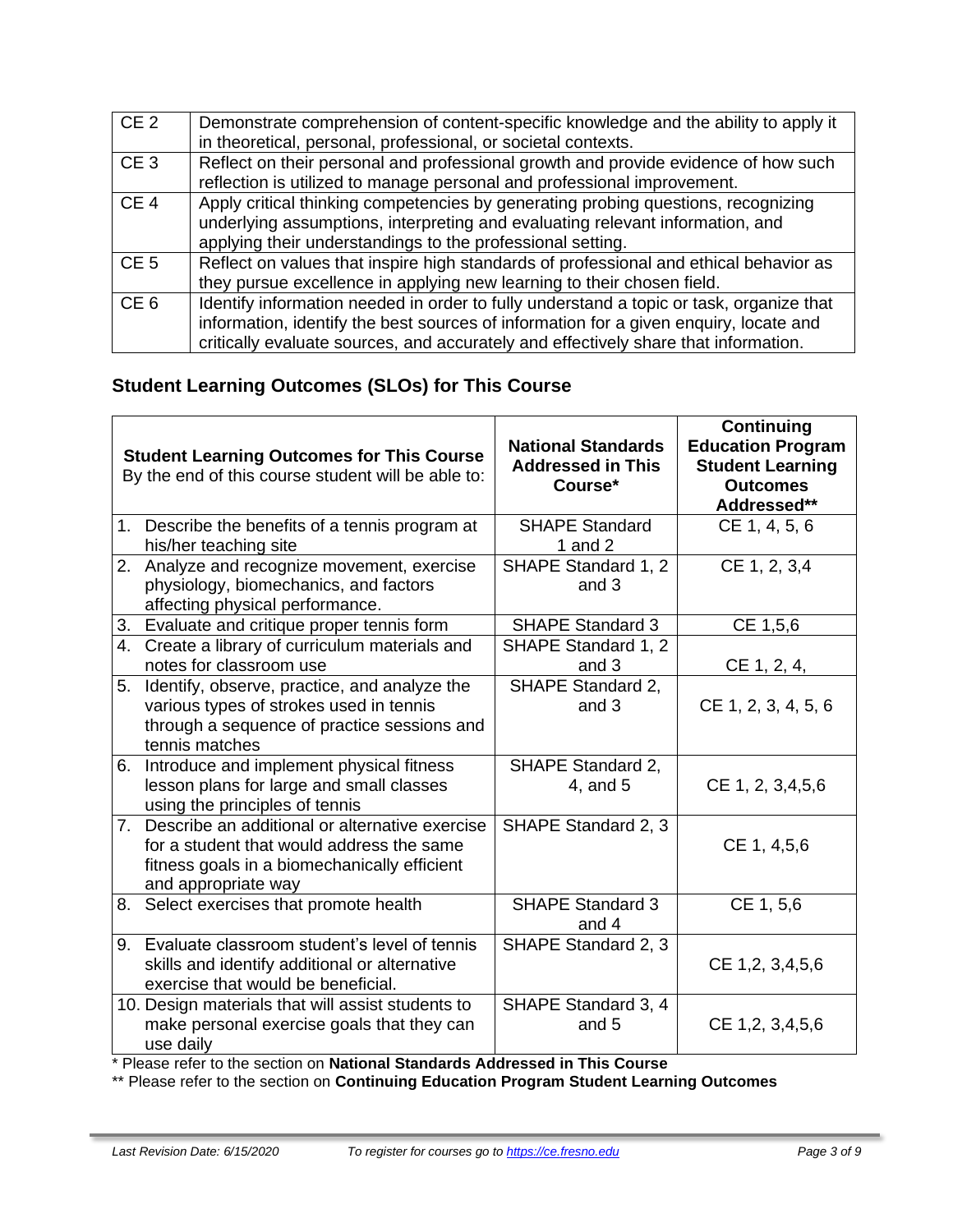## **Topics, Assignments, and Activities**

| <b>Module</b><br><b>Module Title</b>    | <b>Module Assignments and Activities</b>                                                                                                                                                                                                                                                                                                                                                                                    | <b>Points</b><br><b>Possible</b><br>for Each<br><b>Assignment</b> |
|-----------------------------------------|-----------------------------------------------------------------------------------------------------------------------------------------------------------------------------------------------------------------------------------------------------------------------------------------------------------------------------------------------------------------------------------------------------------------------------|-------------------------------------------------------------------|
| <b>Welcome Module</b>                   | Introduction video<br>$\bullet$<br><b>Course Syllabus</b><br>$\bullet$<br>Introduce Yourself Forum<br>$\bullet$                                                                                                                                                                                                                                                                                                             |                                                                   |
| Module 1:                               | 1.1 USTA Rules Study Guide Project: Student will<br>$\bullet$                                                                                                                                                                                                                                                                                                                                                               | 5 pts                                                             |
| Understanding the<br>Game               | develop a rules study guide.<br>1.2 USTA Website Review: Student will visit the official<br>$\bullet$<br>USTA web site and write a review of how the content<br>and rules can be adapted to his grade level.                                                                                                                                                                                                                | 5 pts                                                             |
|                                         | 1.3 Textbook Study Guide & PowerPoint Presentation:<br>Student will complete textbook study guide (power<br>point presentation).                                                                                                                                                                                                                                                                                            | 5 pts                                                             |
|                                         | 1.4 Rules Lesson Plan Project: Student will complete<br>the Rules Lesson Plan Project                                                                                                                                                                                                                                                                                                                                       | 5 pts                                                             |
|                                         | 1.5 Magazine Project: Student will complete the<br><b>Magazine Project</b>                                                                                                                                                                                                                                                                                                                                                  | 5 pts                                                             |
|                                         | 1.6 Module 1 Journal                                                                                                                                                                                                                                                                                                                                                                                                        | 10 pts                                                            |
| Module 2:<br>On the Court               | 2.1 Self Evaluation: Student will evaluate his/her<br>$\bullet$                                                                                                                                                                                                                                                                                                                                                             | 5 pts                                                             |
|                                         | personal tennis skills<br>2.2 On the Court: Student will spend 3 hours on the<br>$\bullet$<br>court. Using the knowledge gained from Unit 1 student<br>will identify his 3 weakest skills and identify specific<br>drills that will help him improve these skills                                                                                                                                                           | 10 pts                                                            |
|                                         | 2.3 Tennis Match 1: Student will schedule and<br>complete his first tennis match. Complete the<br>practice/play log                                                                                                                                                                                                                                                                                                         | 5 pts                                                             |
|                                         | 2.4 Tennis Math 2: Student will schedule and complete<br>his second practice session focusing on the skills he<br>needs to strengthen. Complete the practice/play log                                                                                                                                                                                                                                                       | 5 pts                                                             |
|                                         | 2.5 Peer Evaluation: Student will have someone else<br>fill out an Evaluation Chart on his skills                                                                                                                                                                                                                                                                                                                           | 5 pts                                                             |
|                                         | 2.6 Module 2 Journal<br>$\bullet$                                                                                                                                                                                                                                                                                                                                                                                           | 10 pts                                                            |
| Module 3:<br>Tennis in the<br>Classroom | 3.1 Observation Matches: Student will watch someone<br>$\bullet$<br>else play two sets and complete two Observation<br>Charts (one for each set)                                                                                                                                                                                                                                                                            | 10 pts                                                            |
|                                         | 3.2 Alternative Exercises: Student will develop<br>$\bullet$<br>additional or alternative exercises for their student that<br>would address the same fitness goals in a<br>biomechanically efficient and appropriate way, and<br>explain why the additional or alternative exercises<br>would be beneficial<br>3.3 Lesson Plans: Student will create 3 lessons that<br>specifically identify NASPE Standards to provide the | 10 pts<br>30 pts                                                  |
|                                         | opportunities for students to engage in physical<br>activities                                                                                                                                                                                                                                                                                                                                                              |                                                                   |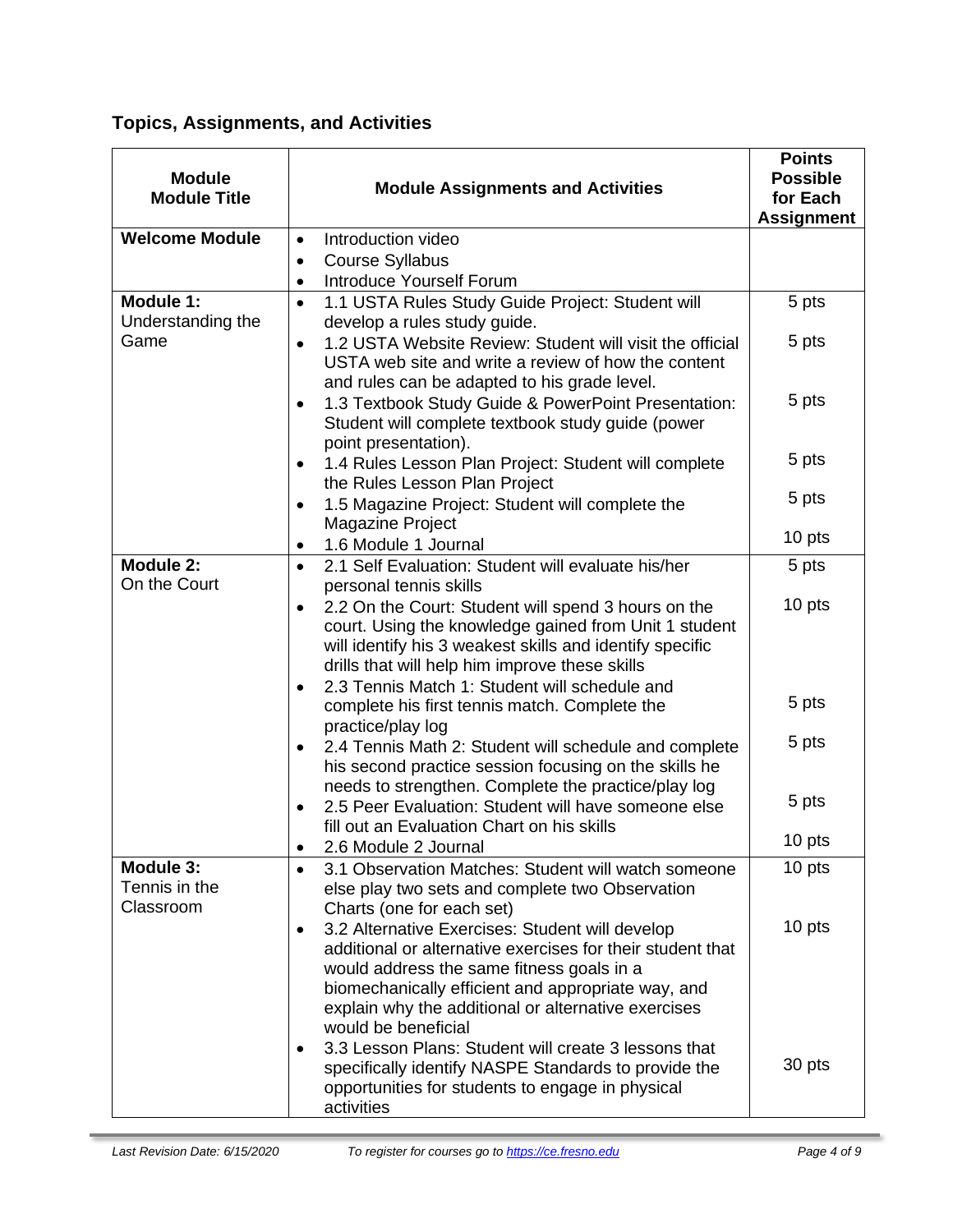| <b>Module</b><br><b>Module Title</b> | <b>Module Assignments and Activities</b>                                                                                         | <b>Points</b><br><b>Possible</b><br>for Each<br><b>Assignment</b> |
|--------------------------------------|----------------------------------------------------------------------------------------------------------------------------------|-------------------------------------------------------------------|
|                                      | 3.4 Fitness Goals- Discussion Forum: Student will<br>identify the fitness goals or outcomes typically<br>associated with tennis. | 5 pts                                                             |
|                                      | 3.5 Biomechanics: Student will list the biomechanics<br>related to efficient and/or safe performance in tennis.                  | 5 pts                                                             |
|                                      | 3.6 Physical Education Standards: Student Complete<br>the Physical Education Standards Activity                                  | 5 pts                                                             |
|                                      | 3.7 Module 3 Journal<br>$\bullet$                                                                                                | 10 pts                                                            |
| Course Wrap-up -                     | <b>Final Reflection Forum</b>                                                                                                    |                                                                   |
| Grading and                          | <b>Course Evaluation</b>                                                                                                         |                                                                   |
| Evaluation                           | <b>Course Completion Checklist</b>                                                                                               |                                                                   |
|                                      | <b>Grade Request / Transcript Request</b>                                                                                        |                                                                   |
| <b>TOTAL POINTS</b>                  |                                                                                                                                  | $150$ pts                                                         |

## **Grading Policies, Rubrics, and Requirements for Assignments**

#### **Grading Policies**

- Assignments will be graded per criteria presented in the course rubrics.
- $A = 90-100\%$  and  $B = 80-89\%$ , (anything below 80% will not receive credit.)
- The discernment between an A or a B letter grade is at the discretion of the instructor based on the quality of work submitted (see course rubrics).
- Coursework falling below a B grade will be returned with further instructions.
- All assignments must be completed to receive a grade and are expected to reflect the quality that teacher-training institutions require of professional educators. If completed assignments do not meet this standard, students will be notified with further instructions from the instructor.

#### **Grading Rubrics**

| Grade     | <b>Percent</b> | <b>Description</b> | <b>Rubric</b>                                                                                                                                                                                   |
|-----------|----------------|--------------------|-------------------------------------------------------------------------------------------------------------------------------------------------------------------------------------------------|
| A         | 90-100%        | Excellent          | Meets all course / assignment requirements with<br>significant evidence of subject mastery and<br>demonstration of excellent graduate level<br>professional development scholarship.            |
| B         | 80-89%         | Very Good          | Adequately meets criteria for all course/assignment<br>requirements - demonstrates subject competency<br>with very good graduate level professional<br>development scholarship.                 |
| <b>NC</b> | Below 80%      | Unacceptable       | Does not meet the minimum criteria for all<br>course/assignment requirements and demonstrated<br>little, if any, evidence of acceptable graduate level<br>professional development scholarship. |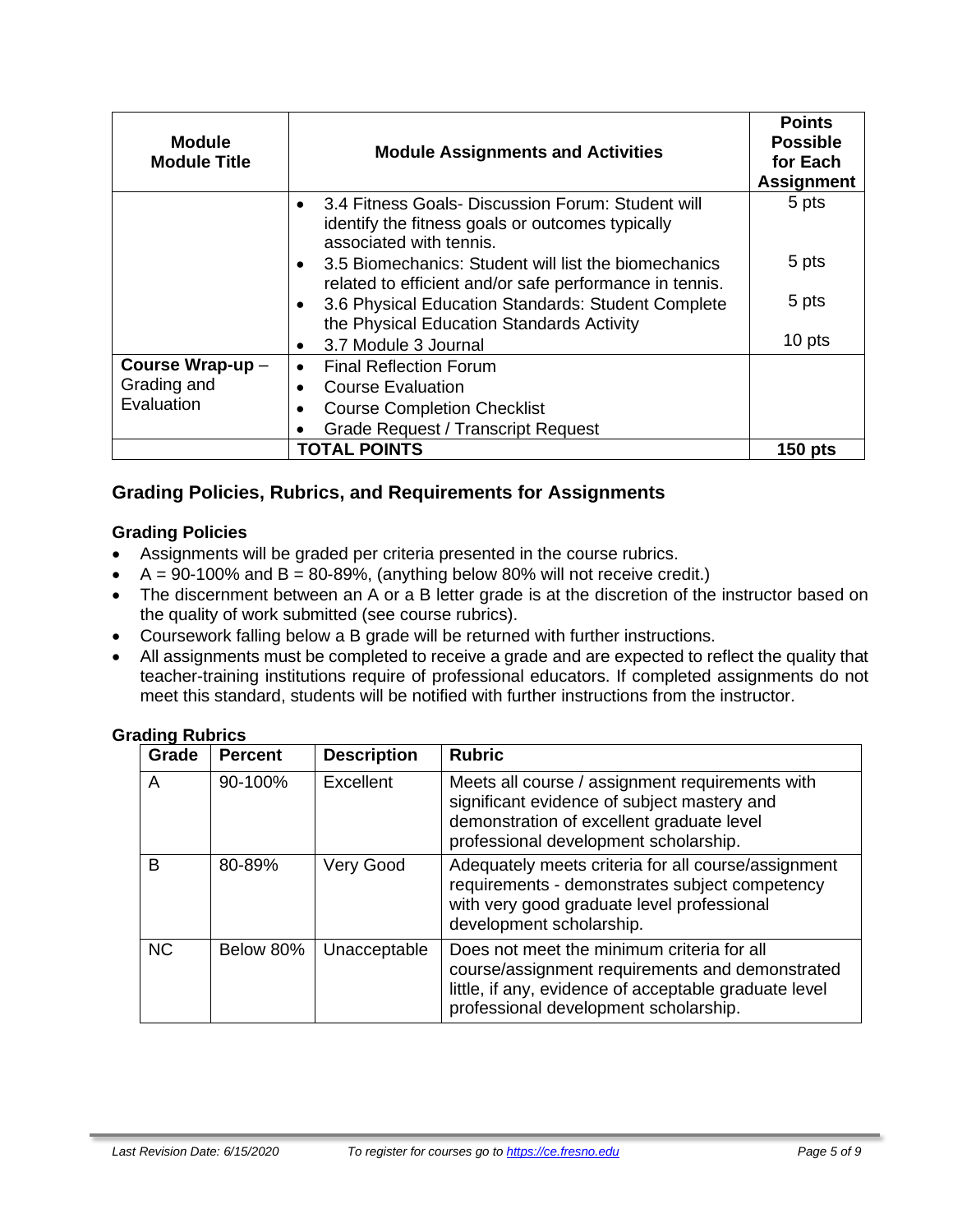#### **Writing Requirements**

- **Superior:** Writing is clear, succinct, and reflects graduate level expectations. Clearly addresses all parts of the writing task. Maintains a consistent point of view and organizational structure. Include relevant facts, details, and explanations.
- **Standard:** Writing is acceptable with very few mistakes in grammar and spelling. Addresses most parts of the writing task. Maintains a mostly consistent point of view and organizational structure. Include mostly relevant facts, details, and explanations.
- **Sub-standard:** Writing contains noticeable mistakes in grammar and spelling. Does not address all parts of the writing task. Lacks a consistent point of view and organization structure. May include marginally relevant facts, details, and explanations.

#### **Lesson Plan Requirements**

- **Superior:** Instructional goals and objectives clearly stated. Instructional strategies appropriate for learning outcome(s). Method for assessing student learning and evaluating instruction is clearly delineated and authentic. All materials necessary for student and teacher to complete lesson clearly listed.
- **Standard:** Instructional goals and objectives are stated but are not easy to understand. Some instructional strategies are appropriate for learning outcome(s). Method for assessing student learning and evaluating instruction is present. Most materials necessary for student and teacher to complete lesson are listed.
- **Sub-standard:** Instructional goals and objectives are not stated. Learners cannot tell what is expected of them. Instructional strategies are missing or strategies used are inappropriate. Method for assessing student learning and evaluating instruction is missing. Materials necessary for student and teacher to complete lesson are missing.

#### **Forum Requirements**

- **Superior:** Response was at least 1 page (3 fully developed paragraphs) in length. Thoroughly answered all the posed questions, followed all the assignment directions, proper grammar and no spelling errors. Language is clear, concise, and easy to understand. Uses terminology appropriately and is logically organized.
- **Standard:** Response was ½ to 1 page in length (2-3 fully developed paragraphs). Answered all the questions but did not provide an in-depth analysis, followed most of the assignment directions, proper grammar and no spelling errors. Language is comprehensible, but there a few passages that are difficult to understand. The organization is generally good.
- **Sub-standard:** Response was less than ½ page in length (1 paragraph). Did not answer all the required questions and/or statements or responses were superficial, vague, or unclear, did not follow the assignment directions, many grammar and spelling errors. Is adequately written, but may use some terms incorrectly; may need to be read two or more times to be understood.

#### **Instructor/Student Contact Information**

Throughout the course participants will be communicating with the instructor and their classmates on a regular basis using asynchronous discussion forums. A virtual office is utilized for class questions and students are provided with instructor contact information in the event they want to make email or phone contact. In addition, students are encouraged to email or phone the instructor at any time. Students will also receive feedback on the required assignments as they are submitted.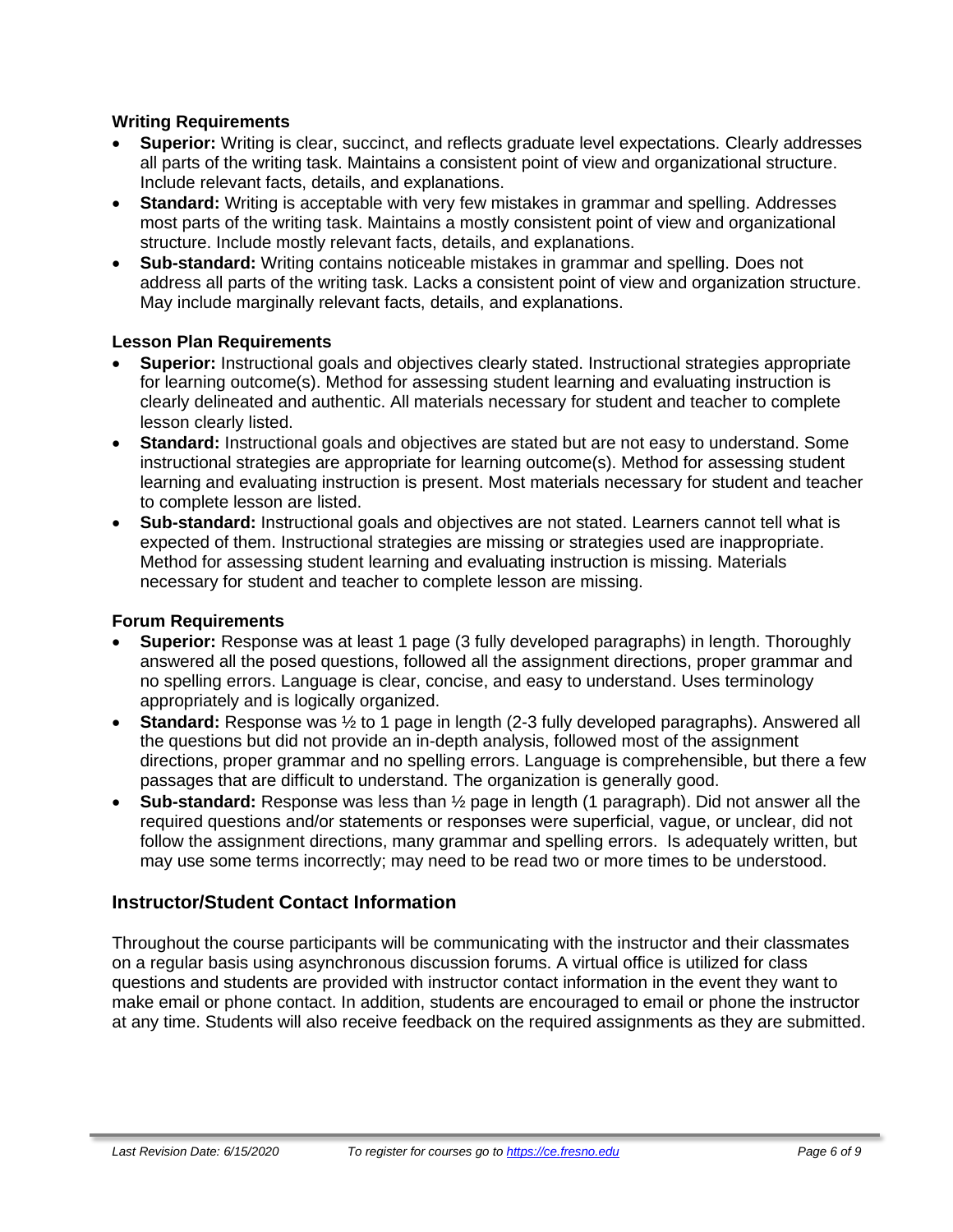#### **Forums**

Participation is an important expectation of this course and all online courses. Online discussions promote reflection and analysis while allowing students to appreciate and evaluate positions that others express. While students may not be engaging with the same students throughout this course they will be expected to offer comments, questions, and replies to the discussion question whenever possible. The faculty role in the discussion forum is that of an observer and facilitator.

#### **Coursework Hours**

Based on the Carnegie Unit standard, a unit of graduate credit measures academic credit based on the number of hours the student is engaged in learning. This includes all time spent on the course: reading the textbook, watching videos, listening to audio lessons, researching topics, writing papers, creating projects, developing lesson plans, posting to discussion boards, etc. Coursework offered for FPU Continuing Education graduate credit adheres to 45 hours per semester unit for the 900-level courses. Therefore, a student will spend approximately 90 hours on a typical 2-unit course or 135 hours on a typical 3-unit course.

#### **Services for Students with Disabilities**

Students with disabilities are eligible for reasonable accommodations in their academic work in all classes. In order to receive assistance, the student with a disability must provide the Academic Support Center with documentation, which describes the specific disability. The documentation must be from a qualified professional in the area of the disability (i.e. psychologist, physician or educational diagnostician). Students with disabilities should contact the Academic Support Center to discuss academic and other needs as soon as they are diagnosed with a disability. Once documentation is on file, arrangements for reasonable accommodations can be made. For more information and for downloadable forms, please go to [https://www.fresno.edu/students/academic](https://www.fresno.edu/students/academic-support/services-students-disabilities)[support/services-students-disabilities.](https://www.fresno.edu/students/academic-support/services-students-disabilities)

#### **Plagiarism and Academic Honesty**

All people participating in the educational process at Fresno Pacific University are expected to pursue honesty and integrity in all aspects of their academic work. Academic dishonesty, including plagiarism, will be handled per the procedures set forth in the Fresno Pacific University Catalogue <https://www.fresno.edu/students/registrars-office/academic-catalogs>

#### **Technology Requirements**

To successfully complete the course requirements, course participants will need Internet access, can send and receive email, know how to manage simple files in a word processing program, and have a basic understanding of the Internet. Please remember that the instructor is not able to offer technical support. If you need technical support, please contact your Internet Service Provider.

**Moodle:** This course will be delivered totally online. Moodle is a learning management system that provides students access to online resources, documents, graded assignments, quizzes, discussion forums, etc. Moodle is easy to learn and has a friendly user interface. To learn more about Moodle, go to [https://docs.moodle.org/33/en/Student\\_FAQ.](https://docs.moodle.org/33/en/Student_FAQ) There are also some student tutorials on the Center for Online Learning website at Fresno Pacific University - [https://col.fresno.edu/student.](https://col.fresno.edu/student)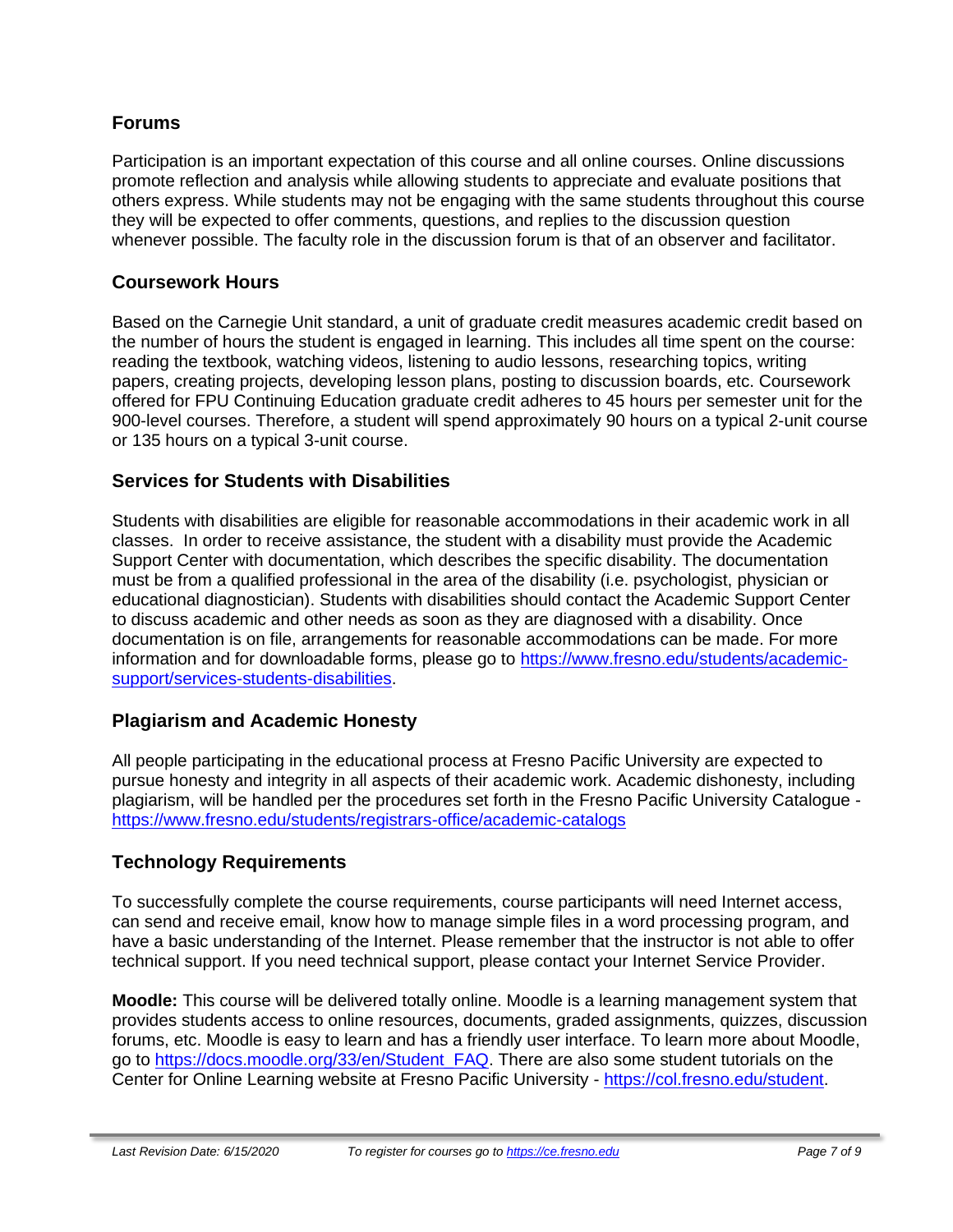**Moodle Site Login and Passwords:** Students will need to have internet access to log onto [https://ce-connect.fresno.edu.](https://ce-connect.fresno.edu/) The username and password numbers for Moodle access will be sent to you by the university using the email address you submitted at the time of registration. The instructor will then contact you with a welcome communication. If you need help with your username and password recovery, please contact the Continuing Education office at (800) 372- 5505 or (559) 453-2000 during regular office hours - Mon-Fri 8:00 am to 5:00 pm. or email them at [prof.dev@fresno.edu.](mailto:prof.dev@fresno.edu)

**Getting Help with Moodle:** If you need help with Moodle, please contact the Center for Online Learning (COL), by telephone or the website. Help by phone (559) 453-3460 is available Mon-Thurs 8:00 am to 8:00 pm and on Fridays from 8:00 am to 5:00 pm, or by filling out a "Request Services" form at [https://col.fresno.edu/contact/request-services.](https://col.fresno.edu/contact/request-services) Please identify that you are with the "School = Continuing Education".

## **Final Course Grade and Transcripts**

When all work for the course has been completed, students will need to logon to the Continuing Education website [\(https://ce.fresno.edu/my-account\)](https://ce.fresno.edu/my-account) and "Request Final Grade". Once the instructor receives the requests and submits the grade online, students may log back in to view their Final Grade Report or order transcripts online. Please allow at least two weeks for the final grade to be posted. For more information, see the Continuing Education Policies and Procedures at [https://ce.fresno.edu/ce-policies-and-procedures.](https://ce.fresno.edu/ce-policies-and-procedures)

#### **University Policies and Procedures**

Students are responsible for becoming familiar with the information presented in the Academic Catalog and for knowing and observing all policies and procedures related to their participation in the university community. A summary of university policies may be found on the university website at [https://www.fresno.edu/students/registrars-office/academic-catalogs.](https://www.fresno.edu/students/registrars-office/academic-catalogs)

#### **Fresno Pacific University Student Learning Outcomes**

**Student Learning Outcomes Oral Communication:** Students will *exhibit* clear, engaging, and confident oral communication – in both individual and group settings – and will critically *evaluate*  content and delivery components.

**Written Communication:** Students will *demonstrate* proficient written communication by *articulating* a clear focus, *synthesizing* arguments, and utilizing standard formats in order to *inform* and *persuade* others.

**Content Knowledge:** Students will *demonstrate* comprehension of content-specific knowledge and the ability to apply it in theoretical, personal, professional, or societal contexts.

**Reflection**: Students will *reflect* on their personal and professional growth and *provide evidence*  of how such reflection is utilized to manage personal and vocational improvement.

**Critical Thinking:** Students will *apply* critical thinking competencies by *generating* probing questions, *recognizing* underlying assumptions, *interpreting* and *evaluating* relevant information, and *applying* their understandings to new situations.

**Moral Reasoning:** Students will *identify* and *apply* moral reasoning and ethical decision-making skills, and *articulate* the norms and principles underlying a Christian world-view.

**Service**: Students will *demonstrate* service and reconciliation as a way of leadership.

**Cultural and Global Perspective:** Students will *identify* personal, cultural, and global perspectives and will employ these perspectives to *evaluate* complex systems.